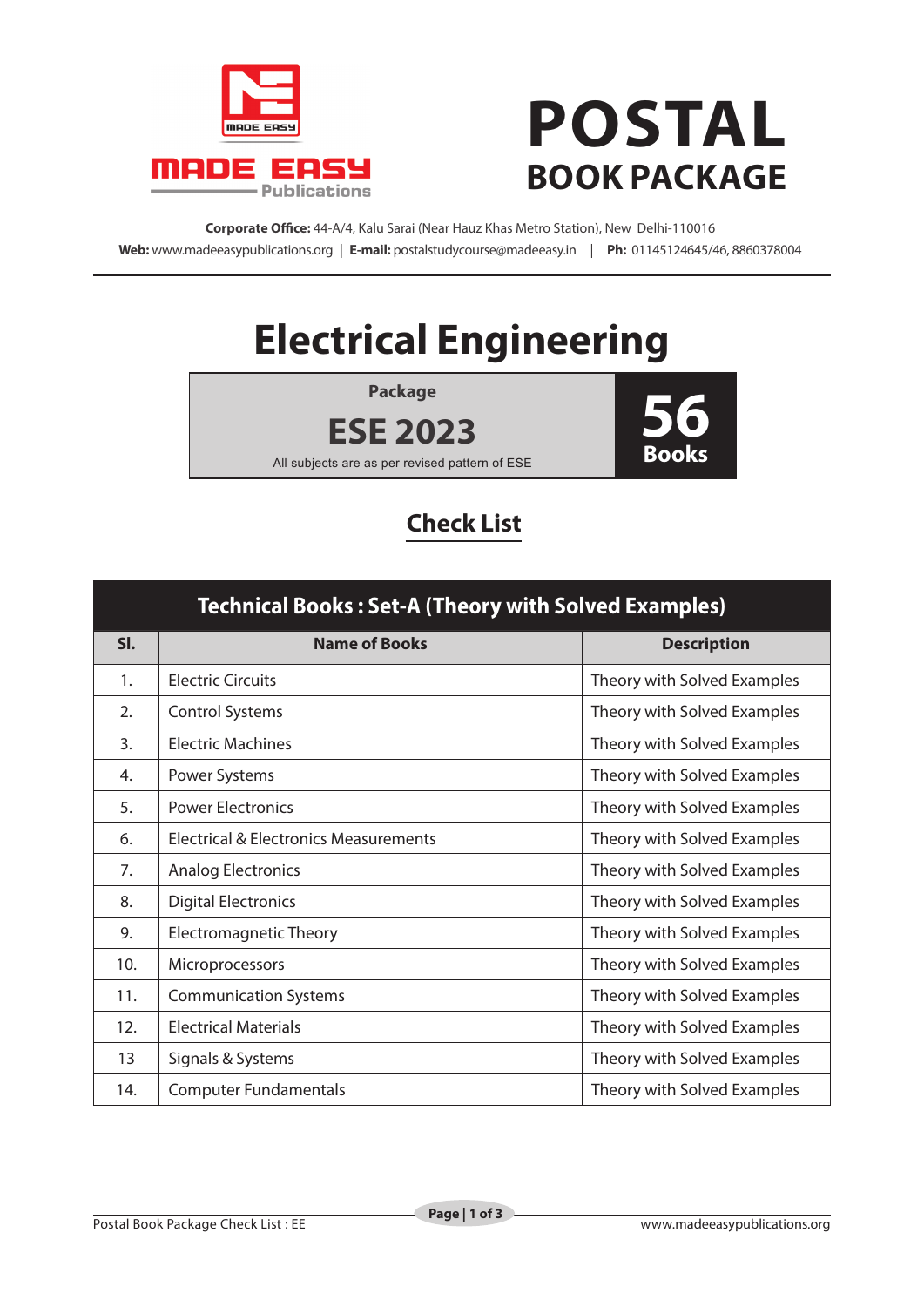| <b>Technical Books: Set-B (Objective Practice Sets)</b> |                                       |                                |  |
|---------------------------------------------------------|---------------------------------------|--------------------------------|--|
| SI.                                                     | <b>Name of Books</b>                  | <b>Description</b>             |  |
| 15.                                                     | <b>Electric Circuits</b>              | <b>Objective Practice Sets</b> |  |
| 16.                                                     | <b>Control Systems</b>                | <b>Objective Practice Sets</b> |  |
| 17.                                                     | <b>Electric Machines</b>              | <b>Objective Practice Sets</b> |  |
| 18.                                                     | Power Systems                         | <b>Objective Practice Sets</b> |  |
| 19.                                                     | <b>Power Electronics</b>              | <b>Objective Practice Sets</b> |  |
| 20.                                                     | Electrical & Electronics Measurements | <b>Objective Practice Sets</b> |  |
| 21.                                                     | <b>Analog Electronics</b>             | <b>Objective Practice Sets</b> |  |
| 22.                                                     | <b>Digital Electronics</b>            | <b>Objective Practice Sets</b> |  |
| 23.                                                     | <b>Electromagnetic Theory</b>         | <b>Objective Practice Sets</b> |  |
| 24.                                                     | Microprocessors                       | <b>Objective Practice Sets</b> |  |
| 25.                                                     | <b>Communication Systems</b>          | <b>Objective Practice Sets</b> |  |
| 26.                                                     | <b>Electrical Materials</b>           | <b>Objective Practice Sets</b> |  |
| 27.                                                     | Signals & Systems                     | <b>Objective Practice Sets</b> |  |
| 28.                                                     | <b>Computer Fundamentals</b>          | <b>Objective Practice Sets</b> |  |

| <b>Technical Books: Set-C (Conventional Practice Sets)</b> |                                                  |                                   |  |
|------------------------------------------------------------|--------------------------------------------------|-----------------------------------|--|
| SI.                                                        | <b>Name of Books</b>                             | <b>Description</b>                |  |
| 29.                                                        | <b>Electric Circuits</b>                         | <b>Conventional Practice Sets</b> |  |
| 30.                                                        | <b>Control Systems</b>                           | <b>Conventional Practice Sets</b> |  |
| 31.                                                        | <b>Electric Machines</b>                         | <b>Conventional Practice Sets</b> |  |
| 32.                                                        | Power Systems                                    | <b>Conventional Practice Sets</b> |  |
| 33.                                                        | <b>Power Electronics</b>                         | <b>Conventional Practice Sets</b> |  |
| 34.                                                        | <b>Electrical &amp; Electronics Measurements</b> | <b>Conventional Practice Sets</b> |  |
| 35.                                                        | <b>Analog Electronics</b>                        | <b>Conventional Practice Sets</b> |  |
| 36.                                                        | <b>Digital Electronics</b>                       | <b>Conventional Practice Sets</b> |  |
| 37.                                                        | <b>Electromagnetic Theory</b>                    | <b>Conventional Practice Sets</b> |  |
| 38.                                                        | Microprocessors                                  | <b>Conventional Practice Sets</b> |  |
| 39.                                                        | <b>Communication Systems</b>                     | <b>Conventional Practice Sets</b> |  |
| 40.                                                        | <b>Electrical Materials</b>                      | <b>Conventional Practice Sets</b> |  |
| 41.                                                        | Signals & Systems                                | <b>Conventional Practice Sets</b> |  |
| 42.                                                        | <b>Computer Fundamentals</b>                     | <b>Conventional Practice Sets</b> |  |